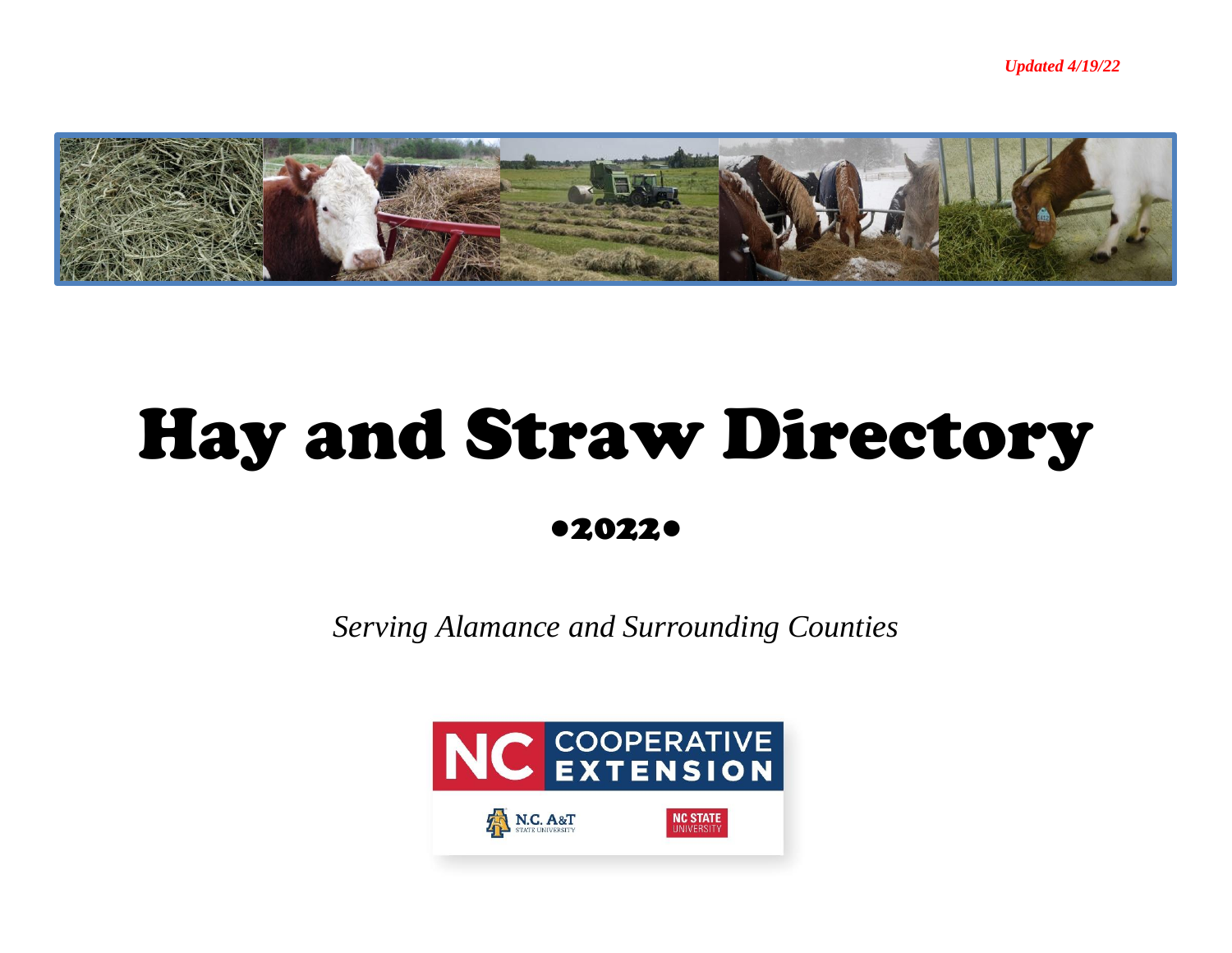| <b>Contact Information</b>                                                                               | <b>Round or</b><br><b>Square</b><br><b>Bales</b> | Size/Weight | <b>Hay/Straw Type</b>                       | Covered | <b>Delivery Available</b> |
|----------------------------------------------------------------------------------------------------------|--------------------------------------------------|-------------|---------------------------------------------|---------|---------------------------|
| <b>Phillip Cantrell</b><br>Burlington, NC<br>336-260-5169                                                | Square                                           | 50 lbs.     | Orchardgrass/Alfalfa<br>Mix<br>Orchardgrass | Yes     | No                        |
| <b>James Hadley</b><br>Snow Camp, NC<br>919-742-4042<br>336-264-2088                                     | Round                                            | 4x5         | Fescue<br><b>Grass Mix</b>                  | Yes     | Yes-For a Fee             |
| Tony Isley<br>Snow Camp, NC<br>336-516-5749                                                              | Round<br>Square                                  | 4x5         | Orchardgrass                                | Yes     | N <sub>o</sub>            |
| <b>Thomas Miller</b><br><b>TAFNC LLC Farm</b><br>Durham, NC<br>919-451-0642<br>thomaslmiller63@gmail.com | Round                                            | 5x5         | Fescue                                      | Yes     | N <sub>o</sub>            |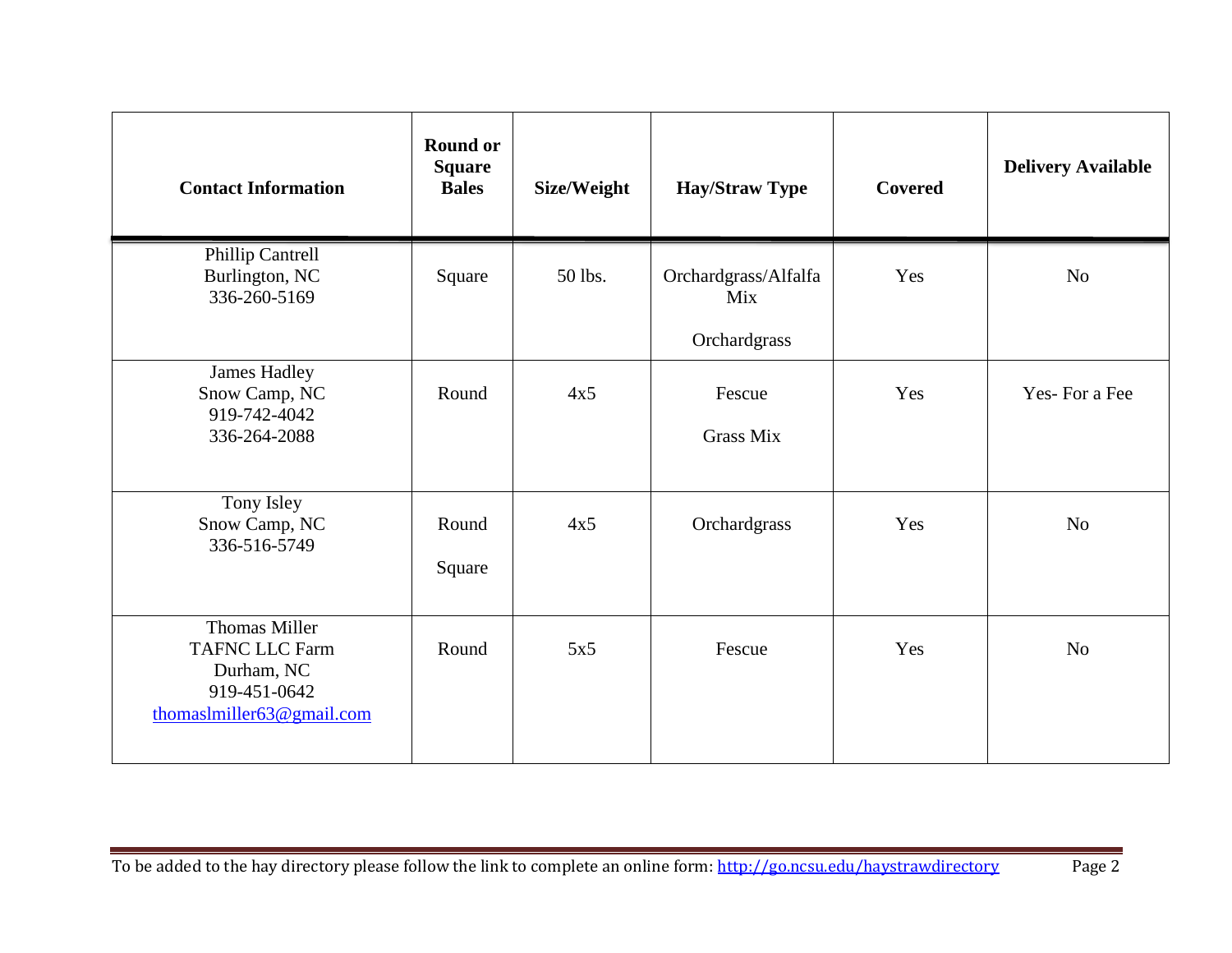| <b>Contact Information</b>                                                                          | <b>Round or</b><br><b>Square</b><br><b>Bales</b> | Size/Weight | <b>Hay/Straw Type</b>                            | <b>Covered</b> | <b>Delivery Available</b> |
|-----------------------------------------------------------------------------------------------------|--------------------------------------------------|-------------|--------------------------------------------------|----------------|---------------------------|
| Rob Stas- Stas Farm<br>Burlington, NC<br>336-212-1264                                               | Square                                           | 45-50 lbs.  | Fescue<br>Orchardgrass                           | Yes            | Yes-For a Fee             |
| 336-212-2089<br>stasr@bellsouth.net                                                                 |                                                  | 50 lbs.     | Fescue/Orchardgrass<br>Mix<br><b>Wheat Straw</b> | Yes            |                           |
| <b>Adam Huskins</b><br>Arrowhead Hay<br>Hurdle Mills NC<br>919-452-2871<br>huskins.adam@yahoo.com   | Square                                           | 40-50 lbs.  | Alfalfa<br>Timothy/Orchardgrass<br>Mix<br>Fescue | Yes            | Yes-For a Fee             |
| Doug Gilliam<br>Burlington, NC<br>336-339-3408<br>dgilliam@guymturner.com                           | Square                                           | 40 lbs.     | Fescue                                           | Yes            | N <sub>o</sub>            |
| <b>Tom Stewart</b><br><b>Stewart Farm</b><br>Haw River NC<br>336-266-4758<br>Tbstewart6@hotmail.com | Round                                            | 5x5         | Fescue<br>Alfalfa<br>Orchardgrass                | Yes            | N <sub>o</sub>            |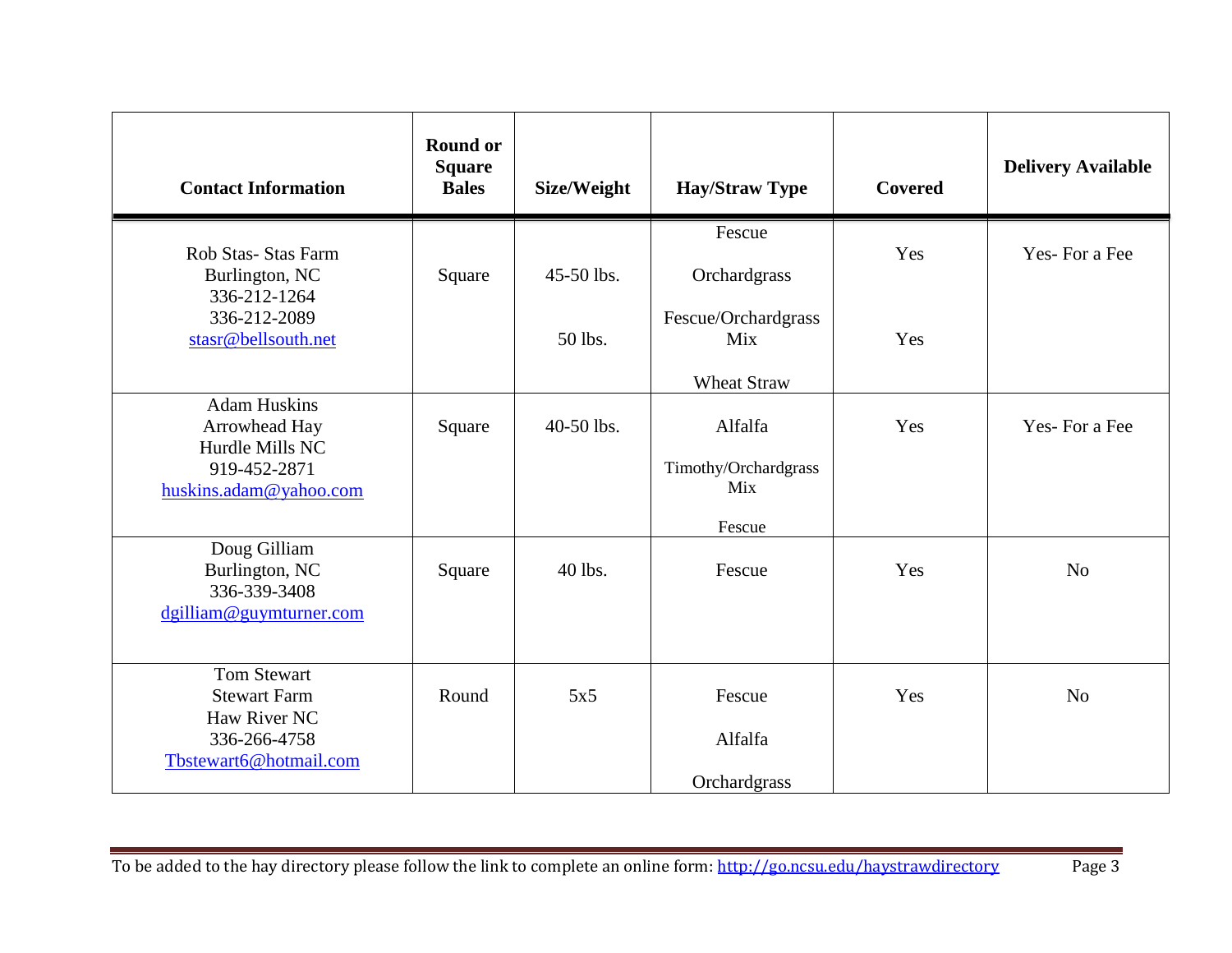| <b>Contact Information</b>                                                                      | <b>Round or</b><br><b>Square</b><br><b>Bales</b> | Size/Weight | <b>Hay/Straw Type</b>                               | <b>Covered</b>   | <b>Delivery Available</b>                   |
|-------------------------------------------------------------------------------------------------|--------------------------------------------------|-------------|-----------------------------------------------------|------------------|---------------------------------------------|
| <b>Sammy Lankford</b><br>Nelson Heritage Farm<br>Mebane, NC<br>919-201-0371<br>SRL93@icloud.com | Square                                           | Not Listed  | Fescue/Orchardgrass<br>Mix                          | Yes              | Yes-Negotiable,<br>Depends on # of<br>bales |
| David Stewart<br>Snow Camp, NC<br>828-736-0944                                                  | Round                                            | 4x4         | Fescue                                              | Yes              | Yes- Upon Request<br>(min. order applies)   |
|                                                                                                 | Square                                           |             |                                                     |                  |                                             |
| <b>Russell Dale</b><br>Burlington, NC<br>336-214-5621                                           | Round                                            | 4x5         | Fescue,<br>Johnsongrass, Big<br><b>Bluestem Mix</b> | Yes              | Yes-For a Fee                               |
| John Snipes<br>Graham, NC<br>336-675-2146 or 336-376-3920                                       | Round                                            | 4x5         | Fescue                                              | <b>Yes</b><br>ut | Yes-For a Fee                               |
| Ed & Tommy Beeson<br>Sophia, NC<br>Tommy: 336-302-6428                                          | Round                                            | 4x5         | Fescue/Orchardgrass<br>Mix                          | Yes              | Yes-For a Fee                               |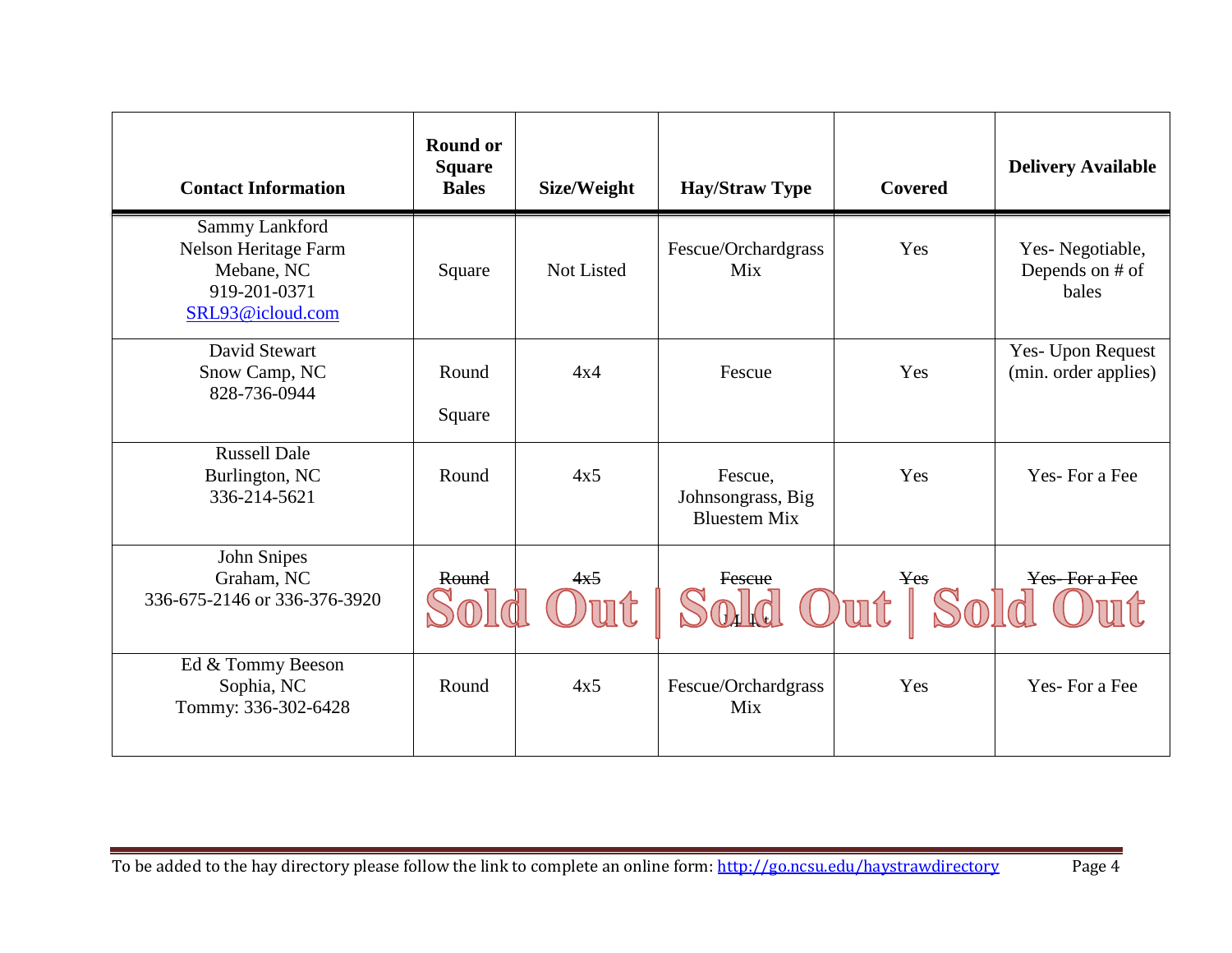| <b>Contact Information</b>                                                                             | <b>Round or</b><br><b>Square</b><br><b>Bales</b> | Size/Weight | <b>Hay/Straw Type</b>                          | <b>Covered</b> | <b>Delivery Available</b>                      |
|--------------------------------------------------------------------------------------------------------|--------------------------------------------------|-------------|------------------------------------------------|----------------|------------------------------------------------|
| Carlton Williard<br>Car J Farms<br>Graham, NC<br>336-675-3453<br>caricows@bellsouth.net                | Square                                           | 50 lbs.     | Fescue                                         | Yes            | N <sub>o</sub>                                 |
| <b>Tucker Coward</b><br>Mill Creek Cattle Co.<br>Ramseur, NC<br>336-402-4515<br>tuckercoward@yahoo.com | Round                                            | 4x4<br>4x5  | Fescue<br>Fescue/Orchardgrass<br>Mix           | Yes            | Yes-For a Fee<br>*Forage Analysis<br>Available |
| <b>Wilbur Newlin</b><br>Mebane, NC                                                                     | Round                                            | 4x5         | Haylage Available<br>Fescue/Johnsongrass/      | Yes            | Yes-within 5 miles                             |
| 336-376-3903                                                                                           |                                                  |             | <b>Grass Mix</b>                               |                |                                                |
| <b>Robert Fuller</b><br><b>Fuller Farm</b><br>Burlington, NC<br>336-263-2979<br>dr.fuller@hotmail.com  | Round                                            | 4x5         | Fescue/Orchardgrass<br>Mix                     | Yes            | Yes-Negotiable<br>depending on<br>distance     |
| Kathy Woodward<br>Creekwood Farm<br>Snow Camp, NC<br>336-266-9523<br>km_woodward@bellsouth.net         | Square                                           | 45-50 lbs.  | Fescue,<br>Orchardgrass,<br><b>Timothy Mix</b> | Yes            | Yes-Local for a<br>Fee                         |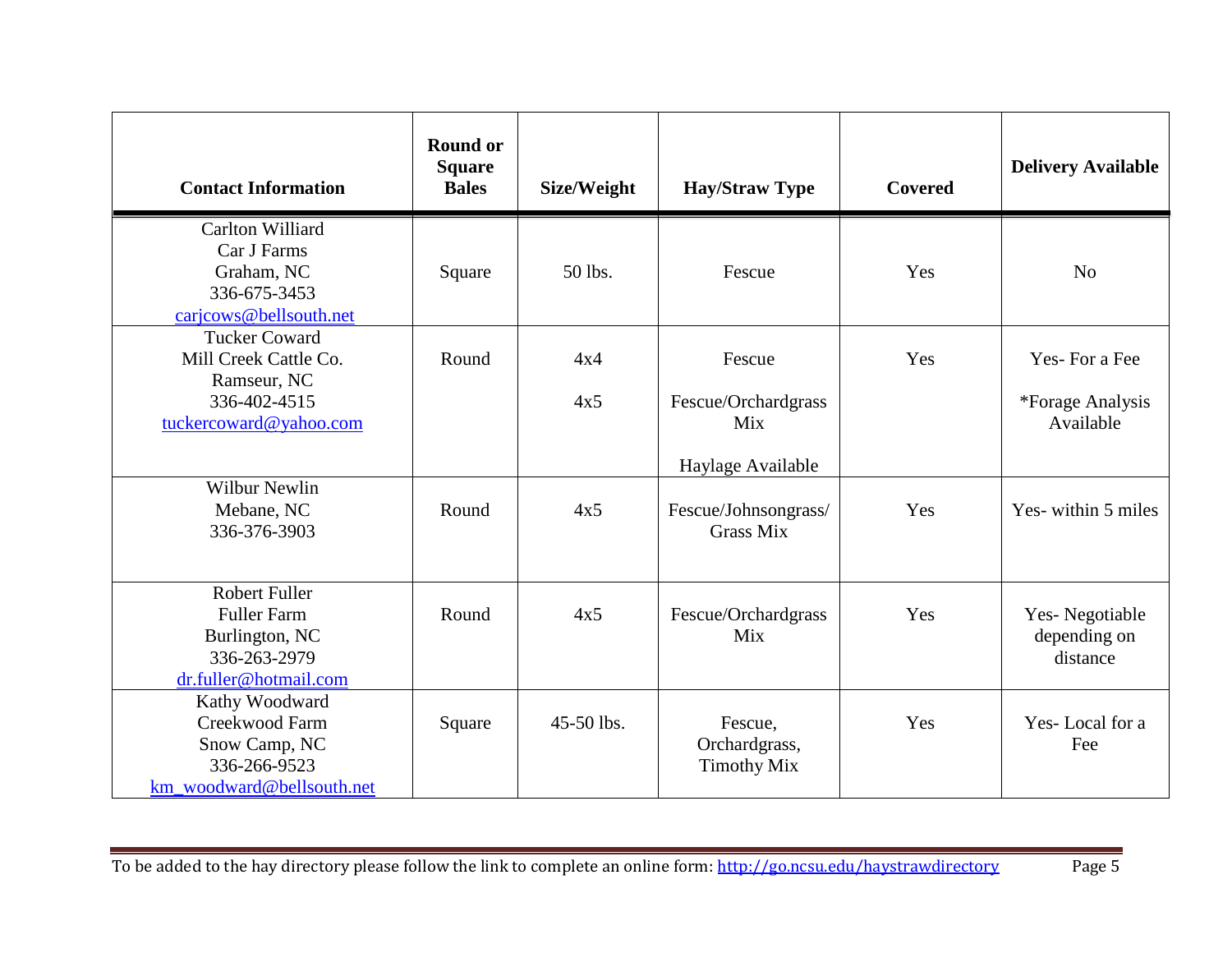| <b>Contact Information</b>                                                                                                                                              | <b>Round or</b><br><b>Square</b><br><b>Bales</b> | Size/Weight    | <b>Hay/Straw Type</b>                                                   | Covered | <b>Delivery Available</b>                            |
|-------------------------------------------------------------------------------------------------------------------------------------------------------------------------|--------------------------------------------------|----------------|-------------------------------------------------------------------------|---------|------------------------------------------------------|
| Esta Cohen<br>Cohen Farm<br>Pittsboro, NC<br>919-742-4433<br>esta@cohenfarm.com<br>*All hay and straw is grown without<br>herbicides, pesticides, chemical fertilizers. | Round<br>Square                                  | 5x6<br>45 lbs. | <b>Triticale Straw</b><br>Warm-Season Grass<br>Mix<br>Fescue/Clover Mix | Yes     | We can help<br>arrange delivery,<br>hauler sets fee. |
| <b>Watt Parker</b><br>Cedar Grove, NC<br>919-201-9666                                                                                                                   | Round                                            | 4x5            | Fescue/Orchardgrass<br>Mix                                              | Yes     | Yes-For a Fee                                        |